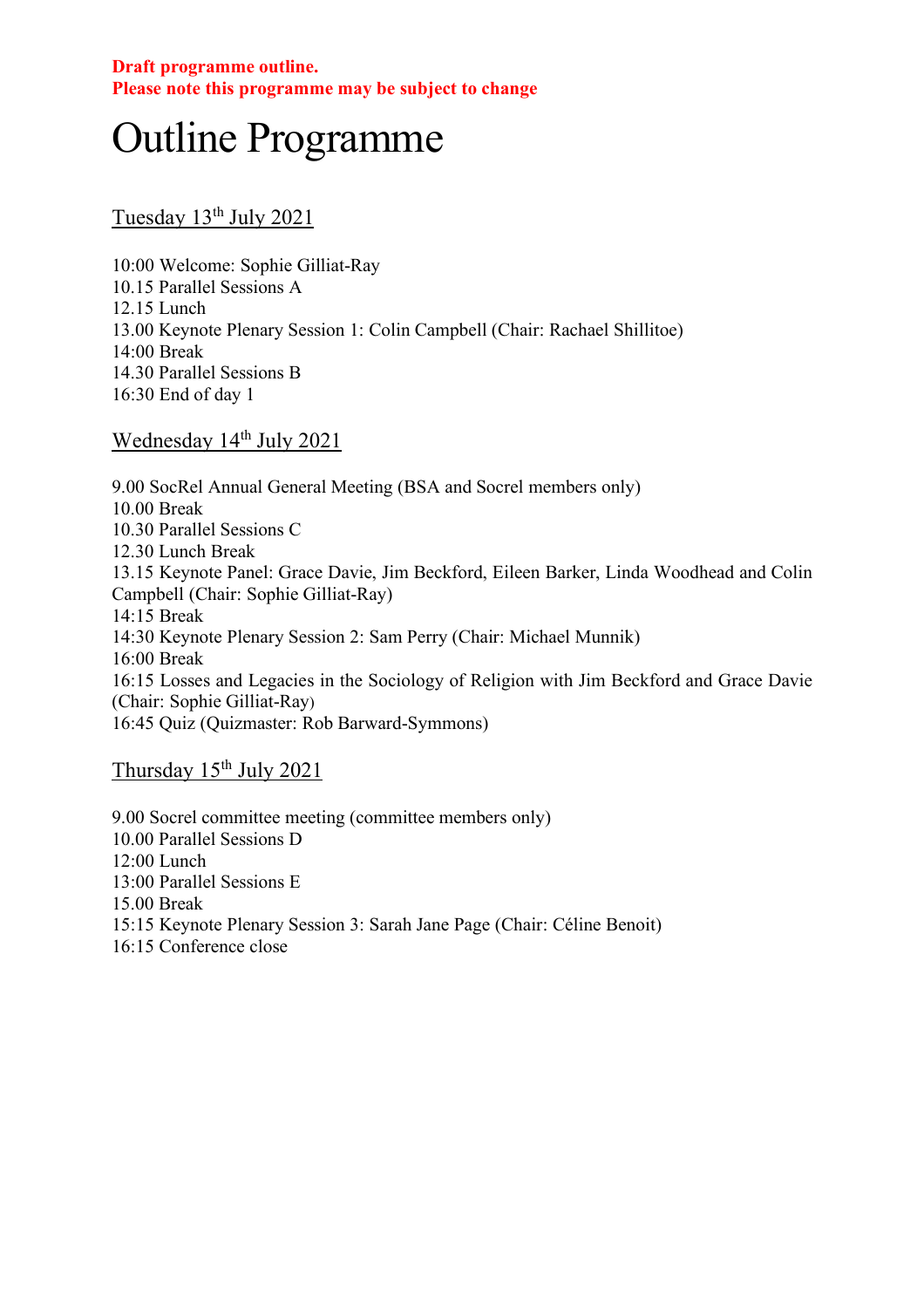## **Parallel Sessions**

### **Parallel Session A: Tuesday 13th July, 10:15 – 12:15**

| <b>Session 1</b>                                                                                                                                                                            | <b>Session 2</b>                                                                                                                                                                          | <b>Session 3</b>                                                                                                                                                                 |
|---------------------------------------------------------------------------------------------------------------------------------------------------------------------------------------------|-------------------------------------------------------------------------------------------------------------------------------------------------------------------------------------------|----------------------------------------------------------------------------------------------------------------------------------------------------------------------------------|
| <b>Chair: Kim Harding</b>                                                                                                                                                                   | <b>Chair: Michael Munnik</b>                                                                                                                                                              | <b>Chair: Caroline Starkey</b>                                                                                                                                                   |
| <b>Panel discussion</b><br>Religious and non-religious forms of<br>hospitality<br>Katya Braginskaia, Thomas Sealy,<br>Anne-Laure Zwilling<br>(University of Bristol and CNRS<br>Strasbourg) | Breaking the binary boundary between<br>Insiders/Outsiders in the Sociology of<br>Religion canon: a report and reflection<br>Abby Day<br>(Sociology, Goldsmiths, University of<br>London) | Constructive binary hopping in the Calder<br>Valley<br>Claire Wanless<br>(University of Edinburgh)                                                                               |
|                                                                                                                                                                                             | Worldviews and Religious Studies: A<br>Deleuzian Critique<br>Paul-Francois Tremlett<br>(The Open University)                                                                              | Strategic action fields: female board<br>representation, religion and patriarchy in<br>community credit unions in Northern<br>Ireland.<br>Anne Marie Ward<br>(Ulster University) |
|                                                                                                                                                                                             | Beyond the binaries: the British Quaker<br>lesson in theorising liquidity<br>Pink Dandelion<br>(University of Birmingham)                                                                 | Muslims in the West: An intergenerational<br>study of Britain's Muslim Convert Families<br>Fatou Sambe<br>(Cardiff University)                                                   |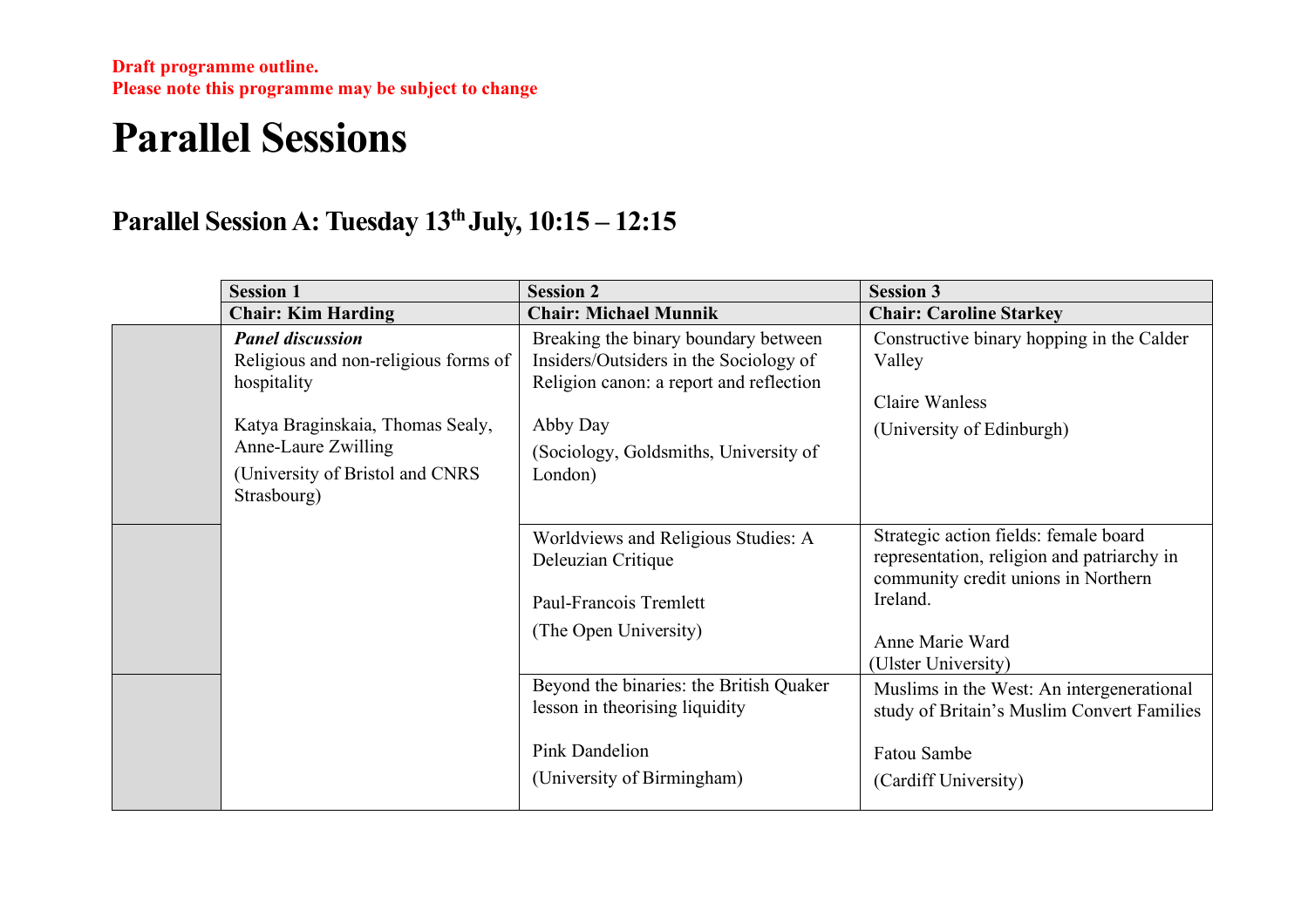| Religious logics at work in the world: how<br>the sociology of religion can fill a gap in<br>organisational theory<br>Mark Read<br>(Independent scholar) | 'Barkat' and 'Majboori' (Blessings and<br>Necessity): The Impact of Religious Beliefs<br>and Practices on High Levels of Economic<br><b>Inactivity Amongst British Muslim Women</b><br>Asma Khan<br>(Cardiff University) |
|----------------------------------------------------------------------------------------------------------------------------------------------------------|--------------------------------------------------------------------------------------------------------------------------------------------------------------------------------------------------------------------------|
|----------------------------------------------------------------------------------------------------------------------------------------------------------|--------------------------------------------------------------------------------------------------------------------------------------------------------------------------------------------------------------------------|

## **Parallel Session B: Tuesday 13th July, 14:30 – 16:30**

| <b>Session 1</b>                                                                                                 | <b>Session 2</b>                                                                                                                     | <b>Session 3</b>                                                                                                                                                                                                                                   | <b>Session 4</b>                                                                                                                                              |
|------------------------------------------------------------------------------------------------------------------|--------------------------------------------------------------------------------------------------------------------------------------|----------------------------------------------------------------------------------------------------------------------------------------------------------------------------------------------------------------------------------------------------|---------------------------------------------------------------------------------------------------------------------------------------------------------------|
| <b>Chair: Joanna Malone</b>                                                                                      | <b>Chair: TBC</b>                                                                                                                    | <b>Chair: Céline Benoit</b>                                                                                                                                                                                                                        | <b>Chair: Rachael Shillitoe</b>                                                                                                                               |
| Millennial Muslim<br>Women: Curating the<br>Self on Instagram<br>Renasha Khan<br>(King's College London)         | Media Representation of Muslim<br>Women and its Effects on their<br>Emotional Health.<br>Radja Bouchama<br>(Cardiff University)      | The Yoga Field as a Training Camp:<br>For a Practice-based Understanding of<br>"Religion" and "Spirituality" in<br>Modern Forms of Yoga<br>Matteo Di Placido<br>(University of Milan - Bicocca,<br>Department of Sociology and Social<br>Research) | Beyond Binaries in the Study<br>of Science and Religion<br>Rachael Shillitoe, Stephen<br>Jones, Rebecca Catto<br>(University of Birmingham and<br>Kent State) |
| Vegan YouTubers:<br>ethical belief beyond the<br>binary<br>Kim Harding<br>(Goldsmiths, University)<br>of London) | Christian responses to UK<br>poverty: beyond the binary of<br>"rich" and "poor"<br><b>Stephanie Denning</b><br>(Coventry University) | The Gender Puzzle Revisited: The<br>Subjectivization Thesis and the<br>Spiritual Turn<br>Galen Watts, Paul Tromp<br>(KU Leuven)                                                                                                                    | The Adventist health message<br>at the intersections of religious<br>teachings, science, and secular<br>society<br>Marta Kolodziejska                         |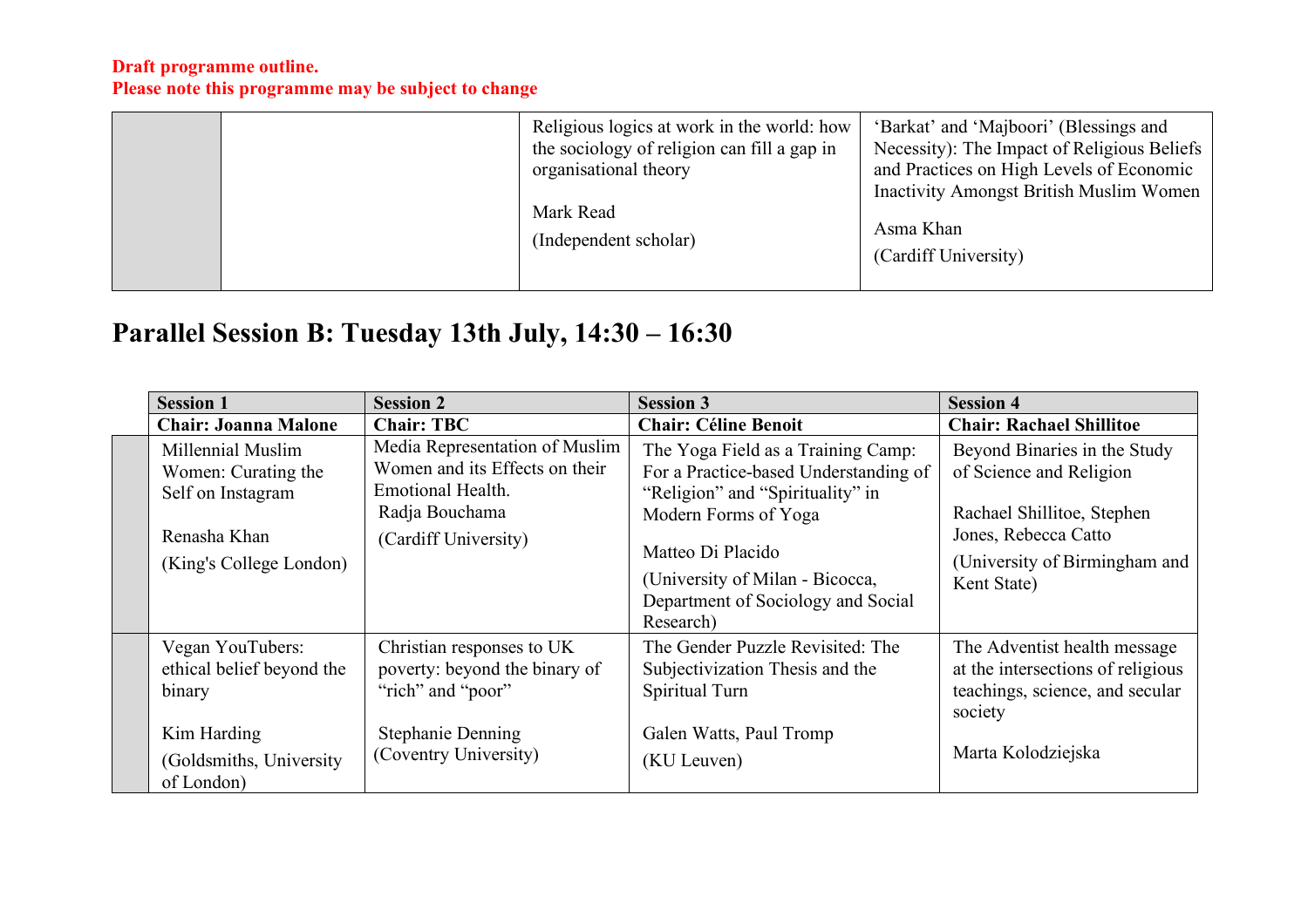|                                                                                                                                                                             |                                                                                                                                                             |                                                                                                                                                    | (Institute of Philosophy and<br>Sociology of the Polish<br>Academy of Sciences)                                                                                                                                                                                             |
|-----------------------------------------------------------------------------------------------------------------------------------------------------------------------------|-------------------------------------------------------------------------------------------------------------------------------------------------------------|----------------------------------------------------------------------------------------------------------------------------------------------------|-----------------------------------------------------------------------------------------------------------------------------------------------------------------------------------------------------------------------------------------------------------------------------|
| Contrasting Framing of<br>Christianity and Islam<br>between British and<br><b>Turkish Newspapers</b><br>Ahmed Topkev                                                        | The mobilisation of religion,<br>spirituality and the sacred in<br><b>Extinction Rebellion UK</b><br>Matthew Stemp<br>(Goldsmiths, University of<br>London) | The Soka Gakkai International - Non-<br>duality and value creation in a UK<br>Buddhist organisation.<br>Michele Lamb<br>(University of Roehampton) | Sociology of religion and<br>critical posthumanities:<br>blurring the boundaries of and<br>in knowledge production<br>Ilaria Biano                                                                                                                                          |
| (Cardiff University)                                                                                                                                                        |                                                                                                                                                             |                                                                                                                                                    | (Independent)                                                                                                                                                                                                                                                               |
| Privileging "secular":<br>Positionality of<br>journalists in reporting<br>religion<br>Michael Munnik<br>(Cardiff University,<br>Centre for the Study of<br>Islam in the UK) | Spirituality and Action:<br>Doing More in Ramadan<br>Laura Jones<br>(Cardiff University)                                                                    | Mediums in the Middle: The Complex<br>Sociality of British Spiritualists<br><b>Adam Powell</b><br>(Durham University)                              | Going Beyond a Binary<br>Analysis in order to<br>Understand the Dynamics of a<br>New Religious Movement-The<br>Raelian movement: a<br>charismatic and hierarchical<br>organization built in networks:<br>reasons, contradictions,<br>conceptual and scientific<br>interests |
|                                                                                                                                                                             |                                                                                                                                                             |                                                                                                                                                    | Francois Bauduin<br>(CéSOR, EHESS, Paris)                                                                                                                                                                                                                                   |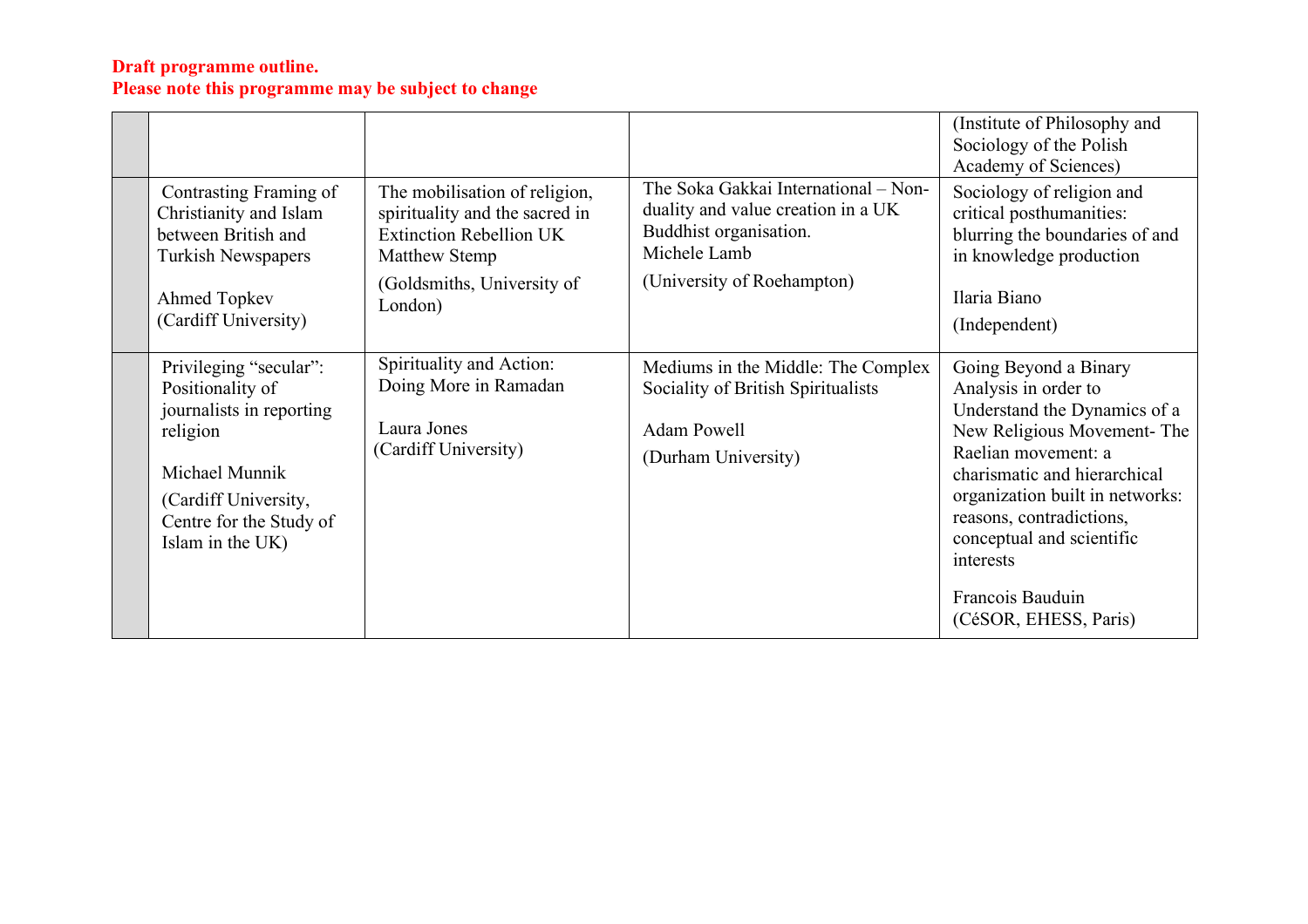## **Parallel Session C: Wednesday 14th July, 10.30 – 12:30**

| <b>Session 1</b>                                                                                                          | <b>Session 2</b>                                                                      | <b>Session 3</b>                                                                                                          |
|---------------------------------------------------------------------------------------------------------------------------|---------------------------------------------------------------------------------------|---------------------------------------------------------------------------------------------------------------------------|
| <b>Chair: Anna Strhan</b>                                                                                                 | <b>Chair: Rachael Shillitoe</b>                                                       | <b>Chair: Caroline Starkey</b>                                                                                            |
| Non-Binary Theorising in the Sociology<br>of Religion: Critical and Queer<br>Approaches in Conversation                   | Religion on stage at the National<br>Theatre, 2010-2019: Setting the<br>scene         | <b>Panel discussion:</b> Spiritual, but<br>Nonreligious: Revisiting spirituality<br>in secular and nonreligious societies |
| Anja Finger                                                                                                               | Daniel Nilsson DeHanas                                                                | Mindfulness, resonance theory, and                                                                                        |
| (No current affiliation)                                                                                                  | (King's College London)                                                               | the new sociology of religion                                                                                             |
| Oppression or liberation? Moving<br>beyond binaries in the study of religion<br>and gender                                | Ritualization Beyond Binaries - an<br>Analysis of Positioning in Ritual<br>Narratives | Alp Arat (Cardiff University)<br>Spiritual and nonreligious? Findings<br>from the Understanding Unbelief                  |
| Line Nyhagen<br>(Loughborough University)                                                                                 | Karin Jarnkvist<br>(Mid Sweden University)                                            | programme<br>Lois Lee (University of Kent)                                                                                |
| "I'm not a hijabi and I'm not a non-<br>hijabi - I'm a Muslim! That's it!"                                                | Myth, Music and Religion in<br>Manila: Reflections on Change                          | Alcoholics Anonymous and SBNR:<br>beyond the belief/practice binary.                                                      |
| Halima Rahman                                                                                                             | Paul-Francois Tremlett                                                                | Wendy Dossett (University of<br>Chester)                                                                                  |
| (University of Liverpool)                                                                                                 | (The Open University)                                                                 |                                                                                                                           |
| Conceptualising comforts and conflicts -<br>beyond binaries in the lived experiences<br>of LGBTQ women who are religious. | Sounds of Mitzvot: Soundscapes<br>as a Methodology for Exploring<br>Jewish Identity   | Values are the New Religion: post-<br>millennial priorities'<br>Linda Woodhead (Lancaster                                 |
| Christine Jackson-Taylor                                                                                                  | Carter Weleminsky                                                                     | University)                                                                                                               |
| (University of York)                                                                                                      | (Goldsmiths, University of<br>London)                                                 |                                                                                                                           |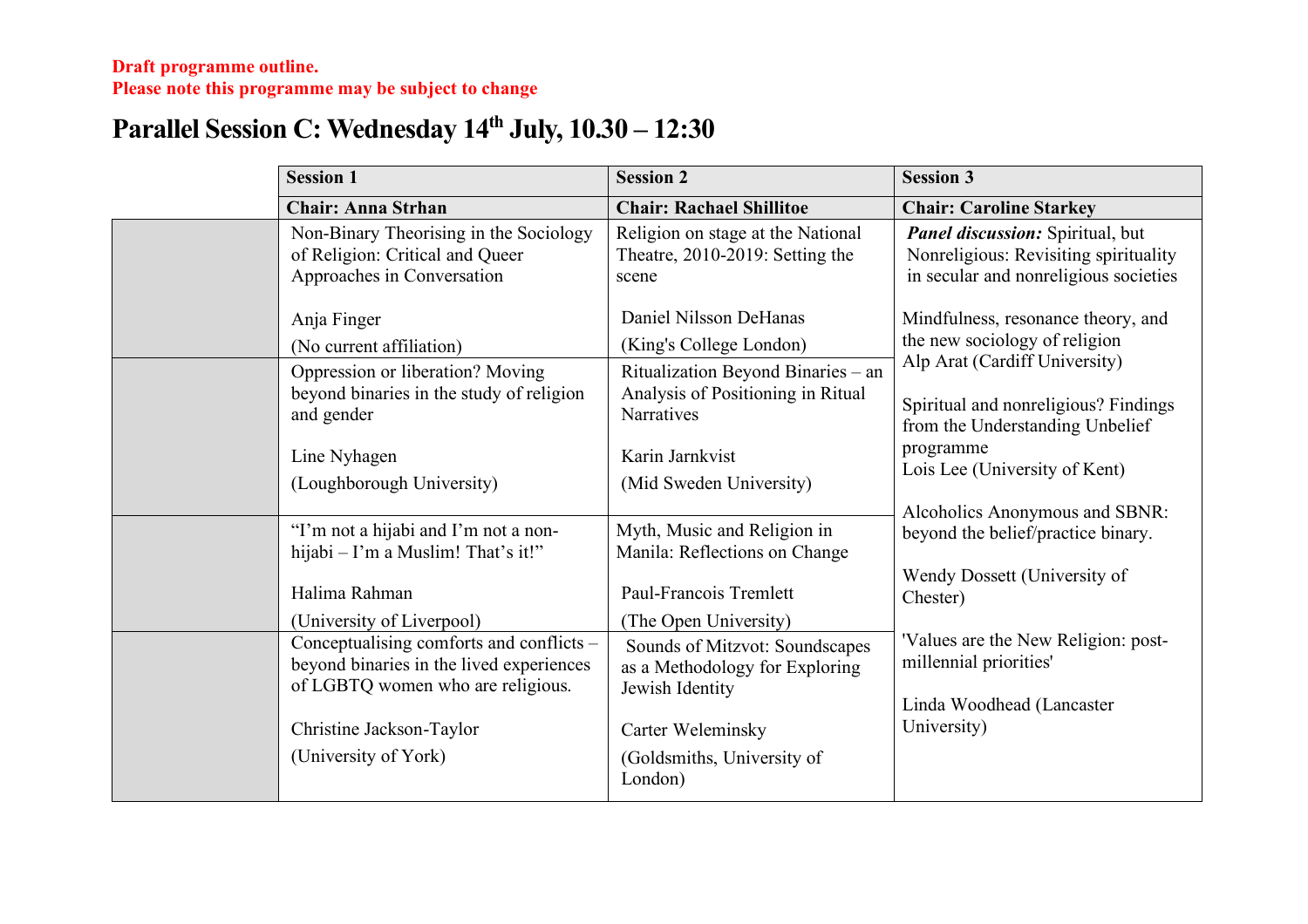## **Parallel Session D: Thursday 15th July, 10:00– 12:00**

| <b>Session 1</b>                                                                                                                                                                     | <b>Session 2</b>                                                                                                                   | <b>Session 3</b>                                                                                                                                                                                                                   |
|--------------------------------------------------------------------------------------------------------------------------------------------------------------------------------------|------------------------------------------------------------------------------------------------------------------------------------|------------------------------------------------------------------------------------------------------------------------------------------------------------------------------------------------------------------------------------|
| <b>Chair: TBC</b>                                                                                                                                                                    | <b>Chair: TBC</b>                                                                                                                  | <b>Chair: Kim Harding</b>                                                                                                                                                                                                          |
| Beyond Binaries - Findings from Non-<br><b>Believing Older Adults</b><br>Joanna Malone<br>(University of Kent)                                                                       | Beyond discourse and embodiment in the<br>transnational Shia Muslim community<br>Samuel Blanch<br>(Australian National University) | Between Inherited and Individualised -<br>Adolescent Faith Formation in an<br><b>Evangelical Youth Group</b><br>Rob Barward-Symmons<br>(University of York)                                                                        |
| Shabbat According to Their Halacha:<br>Worship Rituals and Secular Observance<br>Amongst Jewish Israelis on the Weekend<br><b>Stav Shufan-Biton</b><br>(Bar Ilan university, Israel) | Navigating Islamic Authority: Muslim<br>women on the Internet<br>Laiqah Osman<br>(Islam UK Centre, Cardiff University)             | Religious and secular motivations for<br>environmental education<br>Mags Liddy<br>(School of Education UCD, Ireland)                                                                                                               |
| Soft Atheism and 'Patch and Make do'<br>Spirituality Amongst Nonreligious European<br>Millennials<br>Josh Bullock, David Herbert<br>(Kingston University, London)                    | Exploring the lived experiences of Islam<br>among mixed-ethnic women<br>Zainab Maqbool<br>(University of York)                     | From RE to "Religion and Worldviews":<br>Breaking Binaries in British Teaching of<br>Religion<br>Tim Hutchings, Célline Benoit, Rachael<br>Shillitoe<br>(University of Nottingham, Aston)<br>University, University of Birmingham) |
| "There's Football on Sunday Mornings and<br>Life is Different Now:" The Decline in<br>Religious Service Attendance in Scotland<br>Isabella Kasselstrand<br>(University of Aberdeen)  | Sociology of belief and secular-believer<br>Jewish women<br>Hagar Lahav<br>(Sapir College)                                         | "I try not to save my soul, but to understand<br>it": young adults from Finland, Poland and<br>Russia in a spiritual quest<br>Polina Vrublevskaya<br>(Saint Tikhon's Orthodox University; Åbo<br>Akademi University)               |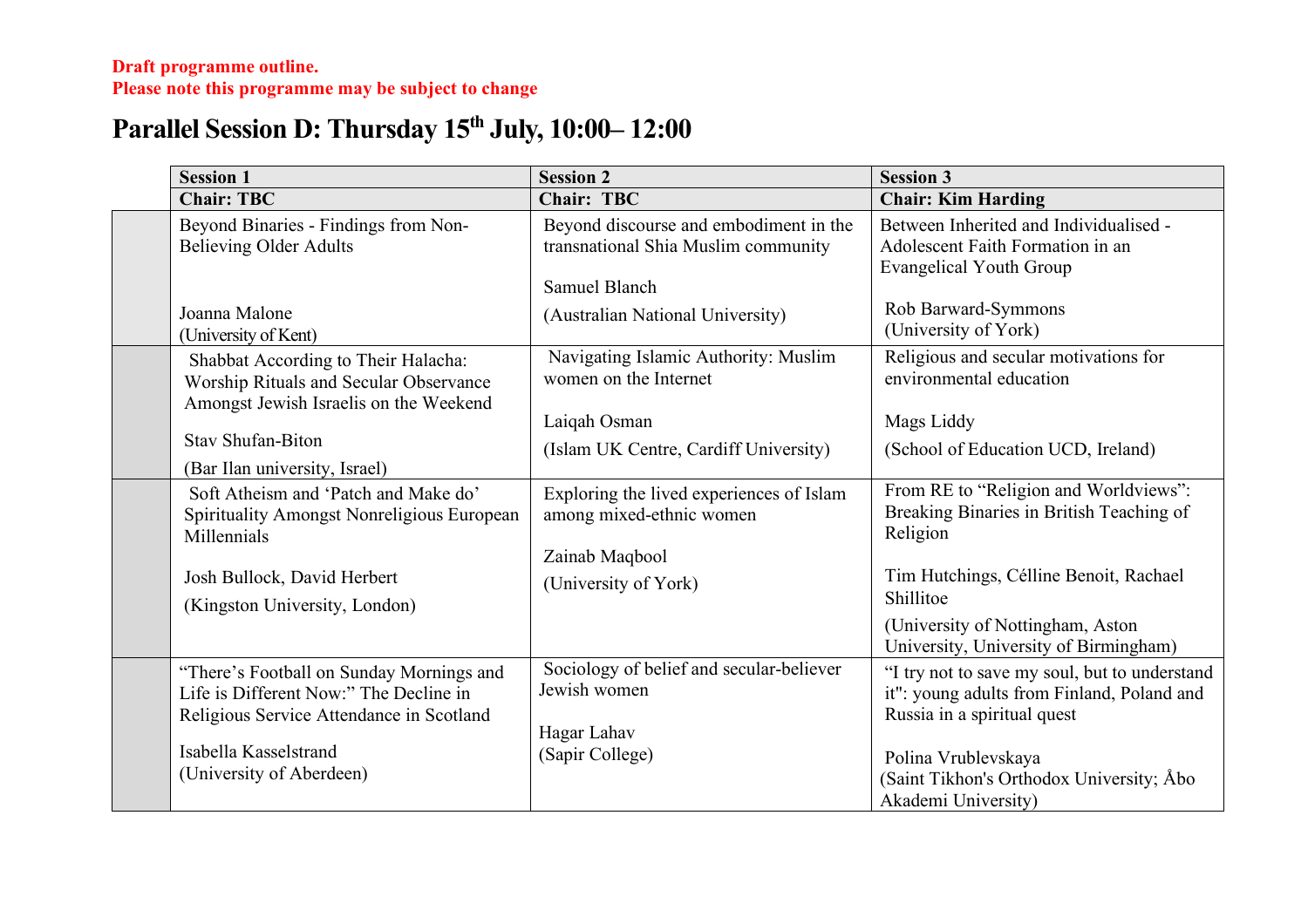### **Parallel Session E: Thursday 15th July, 13:00 – 15:00**

| <b>Session 1</b>                                                                                                                                            | <b>Session 2</b>                                                                                                                                                         | <b>Session 3</b>                                                                                                                                                                                                                          |
|-------------------------------------------------------------------------------------------------------------------------------------------------------------|--------------------------------------------------------------------------------------------------------------------------------------------------------------------------|-------------------------------------------------------------------------------------------------------------------------------------------------------------------------------------------------------------------------------------------|
| <b>Chair: TBC</b>                                                                                                                                           | <b>Chair: Joanna Malone</b>                                                                                                                                              | <b>Chair: Michael Munnik</b>                                                                                                                                                                                                              |
| <b>Panel discussion</b><br>Feminist Identities in the Field: A                                                                                              | Spirituality, beyond religion: detours and<br>side-steps of binary epistemological<br>relationships                                                                      | The Politics of Religion: Examining the<br>Race-Religion-Nation Nexus                                                                                                                                                                     |
| Roundtable<br>Dawn Llewellyn, Sarah Jane Page,                                                                                                              | Lionel Obadia<br>(University of Lyon - France)                                                                                                                           | Katie Gaddini<br>(University College London)                                                                                                                                                                                              |
| Caroline Starkey, Céline Benoit,<br>Rachael Shillitoe<br>(University of Chester, Aston)<br>University, University of Leeds and<br>University of Birmingham) | Researching the Researchers: an exploration<br>into the experiences and beliefs of<br>investigators of paranormal phenomenon<br>Urszula Wolski<br>(Bucks New University) | Religion and Politics in Contemporary<br>Russia: Beyond the Binary of Power<br>and Authority<br><b>Tobias Koellner</b><br>(Witten Herdecke University)                                                                                    |
|                                                                                                                                                             | <b>Beyond Binaries</b><br><b>Christopher Steed</b><br>(London School of Theology)                                                                                        | Beyond opposing narrations of<br>"decline" and "lasting hegemony" of<br>the Catholic Church in Poland - "the<br>crisis of the Church" in the eyes of lay<br>Catholics and the lower clergy<br>Dorota Wójciak<br>(Jagiellonian University) |
|                                                                                                                                                             | An Historically Grounded Spatial Analysis:<br>The Sacred at the Western Wall during the<br><b>British Mandate of Palestine</b>                                           | Is a prayer chain for a politician a<br>political or religios/private or public<br>$issue? - A case study from Hungary$                                                                                                                   |